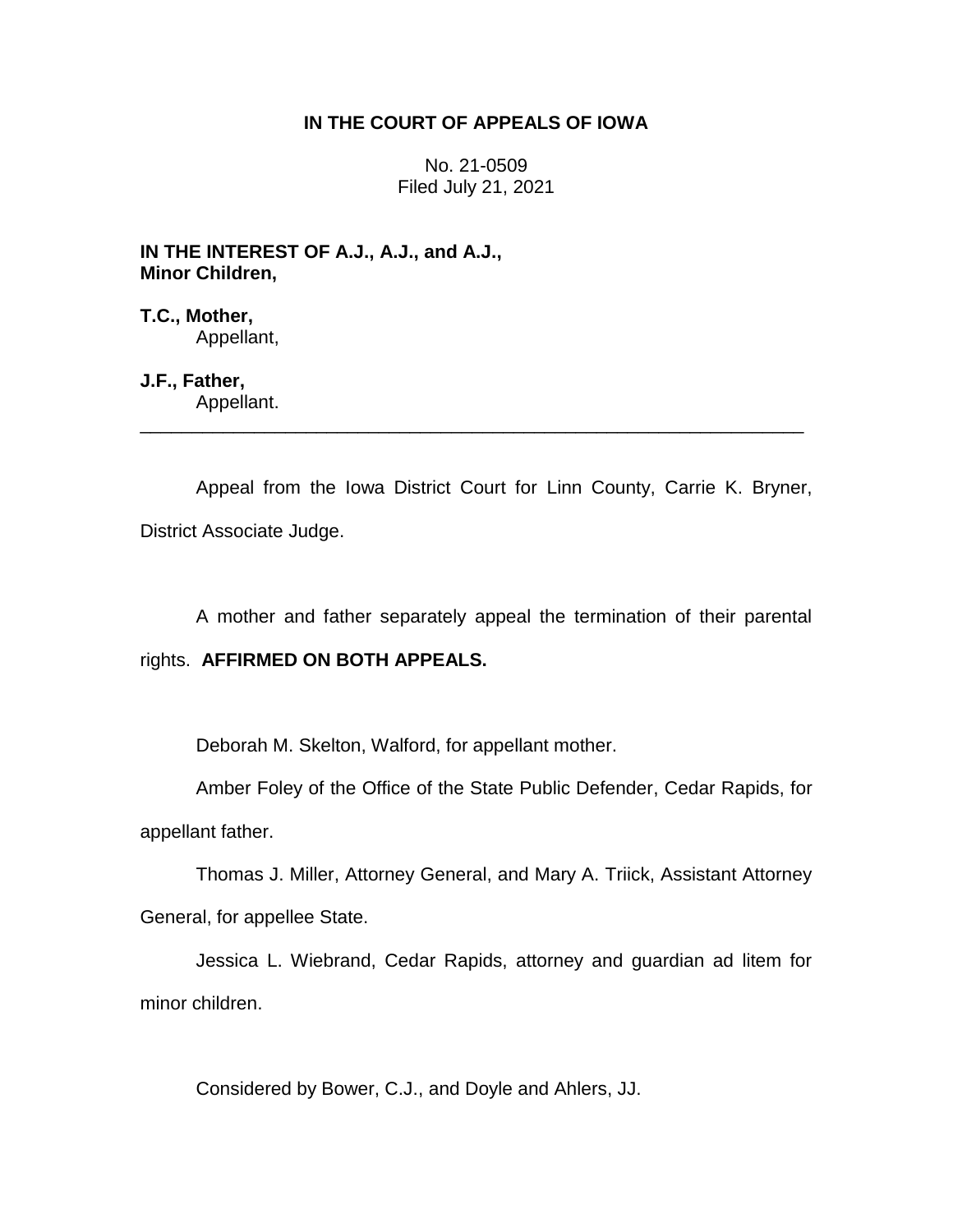## **BOWER, Chief Judge.**

 $\overline{a}$ 

A mother and father separately appeal the termination of their parental rights. We affirm on both appeals.

T.C. is the mother of children born in 2007, 2008, and 2013, each with the initials A.J.<sup>1</sup> J.F. is the biological father of the oldest of the three children.<sup>2</sup> S.J. is the legal father of all three children, and the biological father of the younger two. S.J.'s parental rights with respect to all three children were terminated, and he has not appealed.

On September 3, 2019, a hotel notified law enforcement three children had been left alone overnight.<sup>3</sup> The children informed the officers they were often left alone all night, they had no way to contact their mother, and they were not enrolled in school. About twenty minutes after the officers arrived, the mother returned to the hotel. The mother admitted to methamphetamine use earlier that day and officers found drug paraphernalia in her vehicle and the hotel room. J.F. and S.J. could not be reached at that time. Law enforcement took the children into their care, and the children were officially removed from the parents' custody on September 4.<sup>4</sup> The children were placed with relatives and later moved to a long-

<sup>1</sup> The mother also has two older children who were not in her care and are not part of this action.

 $2$  As the father appealing the termination of his rights, we will also refer to J.F. as "the father."

 $3$  The children were already involved in assessments by the department of human services (DHS) for allegations of abuse arising from two instances: in one, the mother let her children be driven by her intoxicated boyfriend resulting in a car accident; in the other, she left the children with a relative who locked them in a room.

<sup>&</sup>lt;sup>4</sup> Drug tests of two of the children at the time of removal came back positive for ingestion of methamphetamine.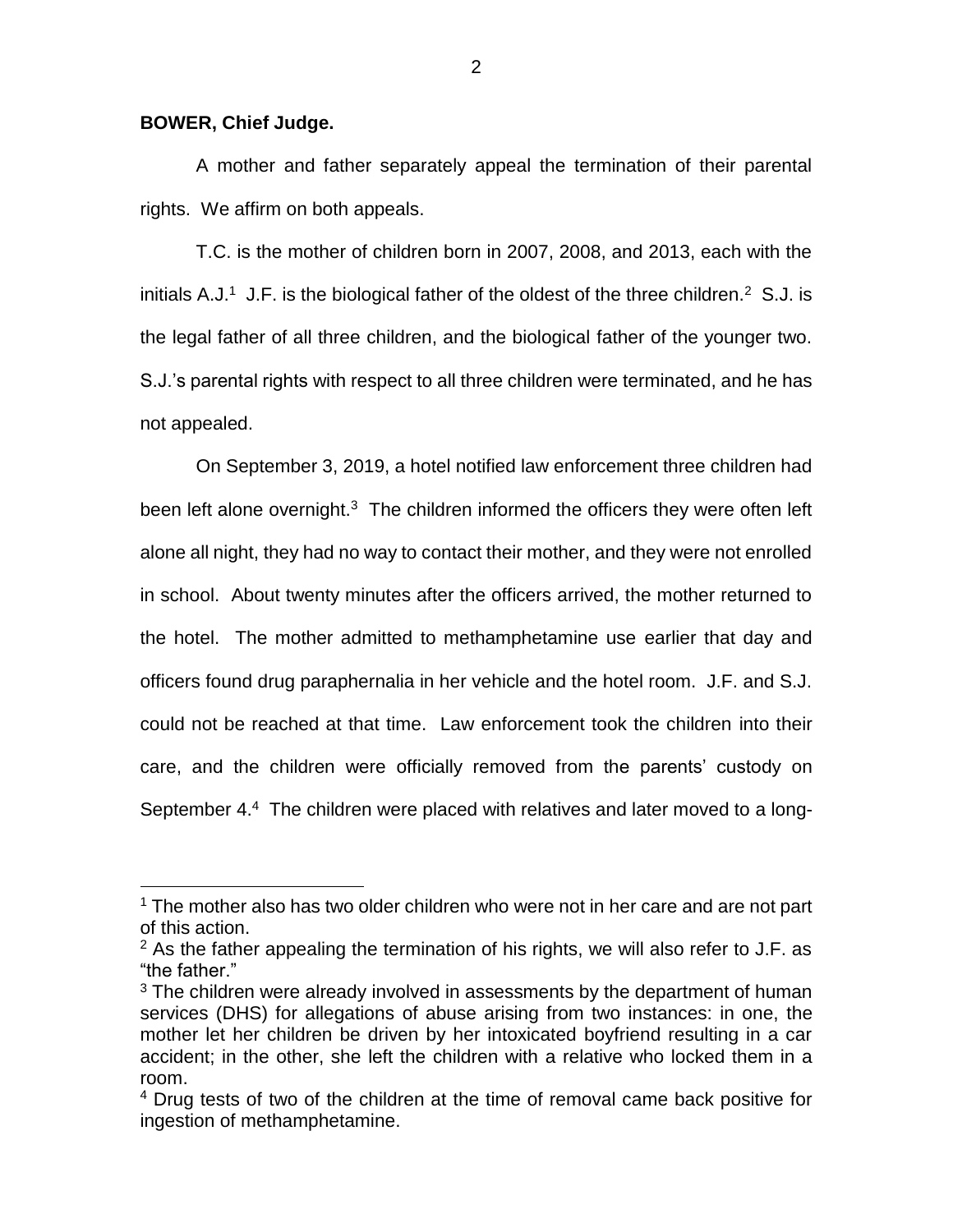term placement with S.J.'s mother. On September 11, the children were adjudicated children in need of assistance (CINA).

The family has been involved with DHS to varying degrees for twenty years.<sup>5</sup> The mother and S.J. were investigated by DHS several times for allegations of poor supervision and neglect, though many assessments were not confirmed. The oldest child was part of a five-year CINA proceeding from birth until January 2012. DHS learned the mother had a CINA proceeding in Illinois several years ago which included removal of the children.

The mother's participation in services during this case has been inconsistent. She attended less than half the visits offered, did not consistently use parenting skills, and did not interact much with the children. She was homeless at the beginning of the CINA proceedings and later would not say where she lived. She has not been employed throughout the case but has some social security income. The mother completed outpatient substance-abuse treatment but did not consistently appear at drug testing appointments and occasionally tested positive for drugs.

J.F. has had sporadic contact with the oldest A.J. over the child's life. In 2010, he had custody of the child for a short time during the child's first CINA proceeding, but he returned the child to the mother's care as he went through a divorce. He then did not see the child for four years, and for the past several years has only seen the child a few times a year. He has never paid child support or provided other financial support. The father has a 2018 drug conviction and has

 $\overline{a}$ 

<sup>&</sup>lt;sup>5</sup> The mother had significant DHS involvement with her older children.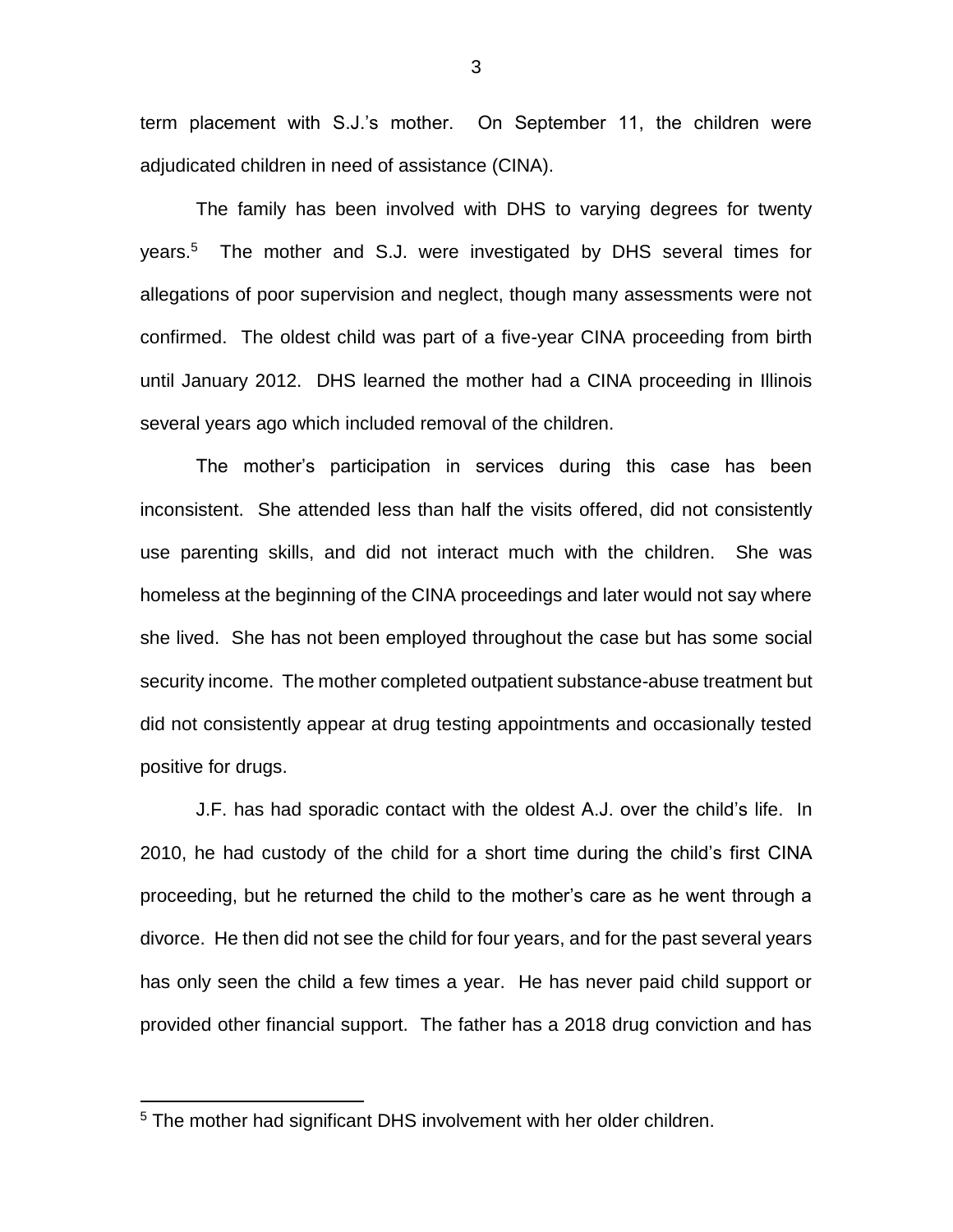not tested consistently during this case; the nearest drug testing facility is the next county over, and he claims he has not had reliable transportation. He is employed and lives in suitable housing. The father moved in the summer 2020 in an effort to be closer to the child but stayed in place when his child's placement moved to a different town over an hour away.

For the first several months, the father communicated with the child through cards and letters to slowly engage in a relationship. They had their first in-person visit in June 2020. The visits were fully supervised and occurred once a week. The child is reported to have enjoyed the visits with J.F., but the father does not plan meals or activities for the visits. The father has been trying hard to improve, but some of his struggles with employment and transportation have been selfinflicted and raise concerns of his ability to provide a safe and stable home for the child.

On April 2, 2021, the court terminated the parental rights of both the mother and J.F. under lowa Code section  $232.116(1)(f)$  (2020).<sup>6</sup> The mother and J.F. separately appeal.

 $6$  The court may terminate parental rights under section 232.116(1)(f) if it finds:

 $\overline{a}$ 

<sup>(1)</sup> The child is four years of age or older.

<sup>(2)</sup> The child has been adjudicated a [CINA] pursuant to section 232.96.

<sup>(3)</sup> The child has been removed from the physical custody of the child's parents for at least twelve of the last eighteen months, or for the last twelve consecutive months and any trial period at home has been less than thirty days.

<sup>(4)</sup> There is clear and convincing evidence that at the present time the child cannot be returned to the custody of the child's parents as provided in section 232.102.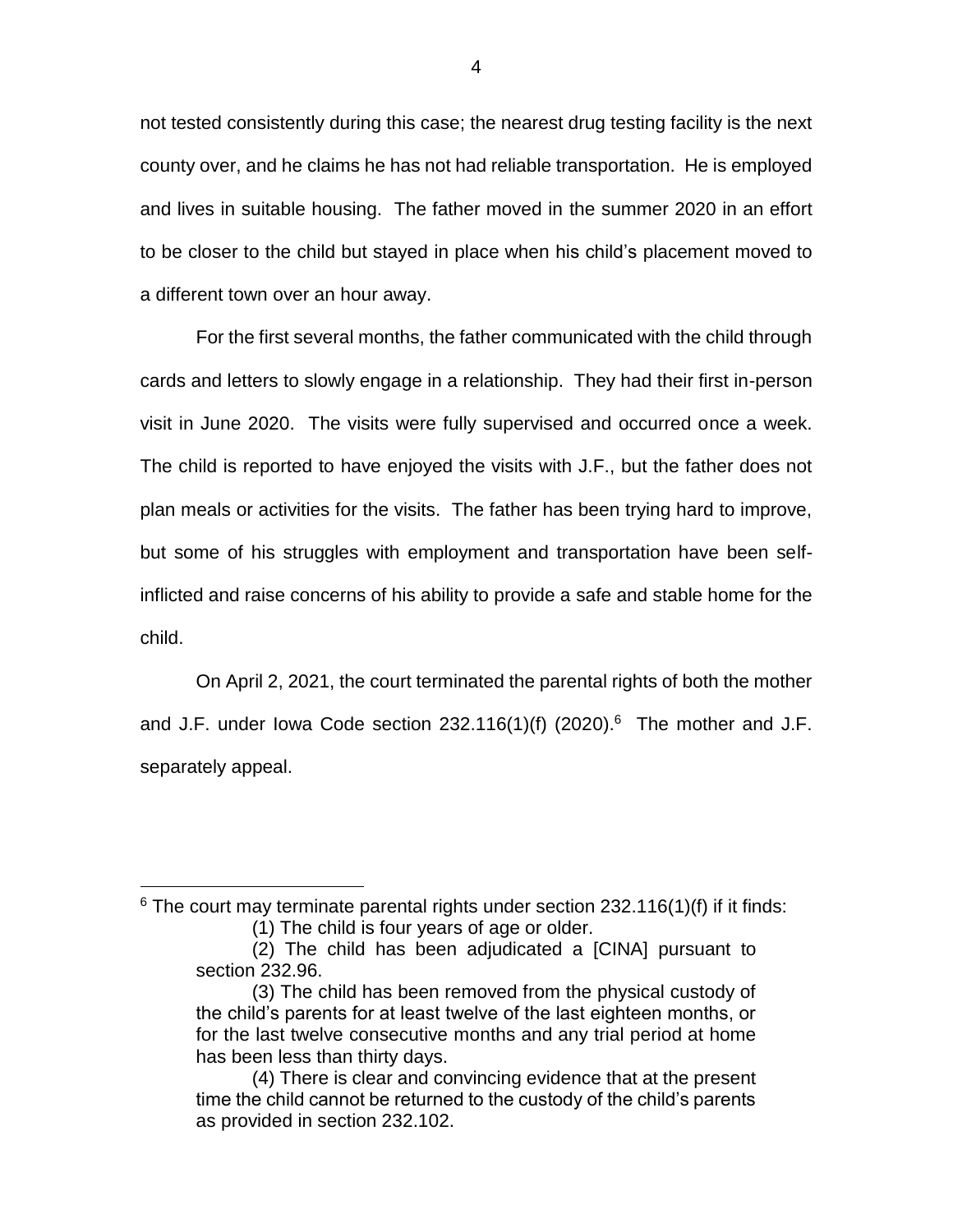We review termination-of-parental-rights proceedings de novo. *In re A.B.*, 815 N.W.2d 764, 773 (Iowa 2012). We give weight to the findings of the juvenile court but are not bound by them. Iowa R. App. P.  $6.904(3)(g)$ .

*The mother's appeal.* The mother claims the court should not have terminated her rights. She asserts the children could have been returned to her care and termination is not in the children's best interests.

The mother concedes the first three elements of Iowa Code section 232.116(1)(f) were established, but contests the final element, asserting the evidence fails to show the children could not be returned to her care at the time of the hearing. The mother states she was "complying" with services and "making progress." At the time of the hearing, the mother's residence was not known, and she was unemployed. The mother had been very inconsistent with attending visits, engaging with the children, or otherwise showing a willingness and ability to parent the children in a reliable and responsible way. Clear and convincing evidence establishes the children could not be returned to her care at the time of the termination hearing.

The mother makes a minimal argument in the alternative, the children could have been returned to her care with an extension of time to work toward reunification. To grant an extension of time, the court must be able to "enumerate the specific factors, conditions, or expected behavioral changes" providing a basis to determine the children will be able to return to the parent at the end of the additional six months. Iowa Code § 232.104(2)(b). The mother makes no attempt to identify any of the factors leading to the children's removal which would be remedied by an extension of time. "Children simply cannot wait for responsible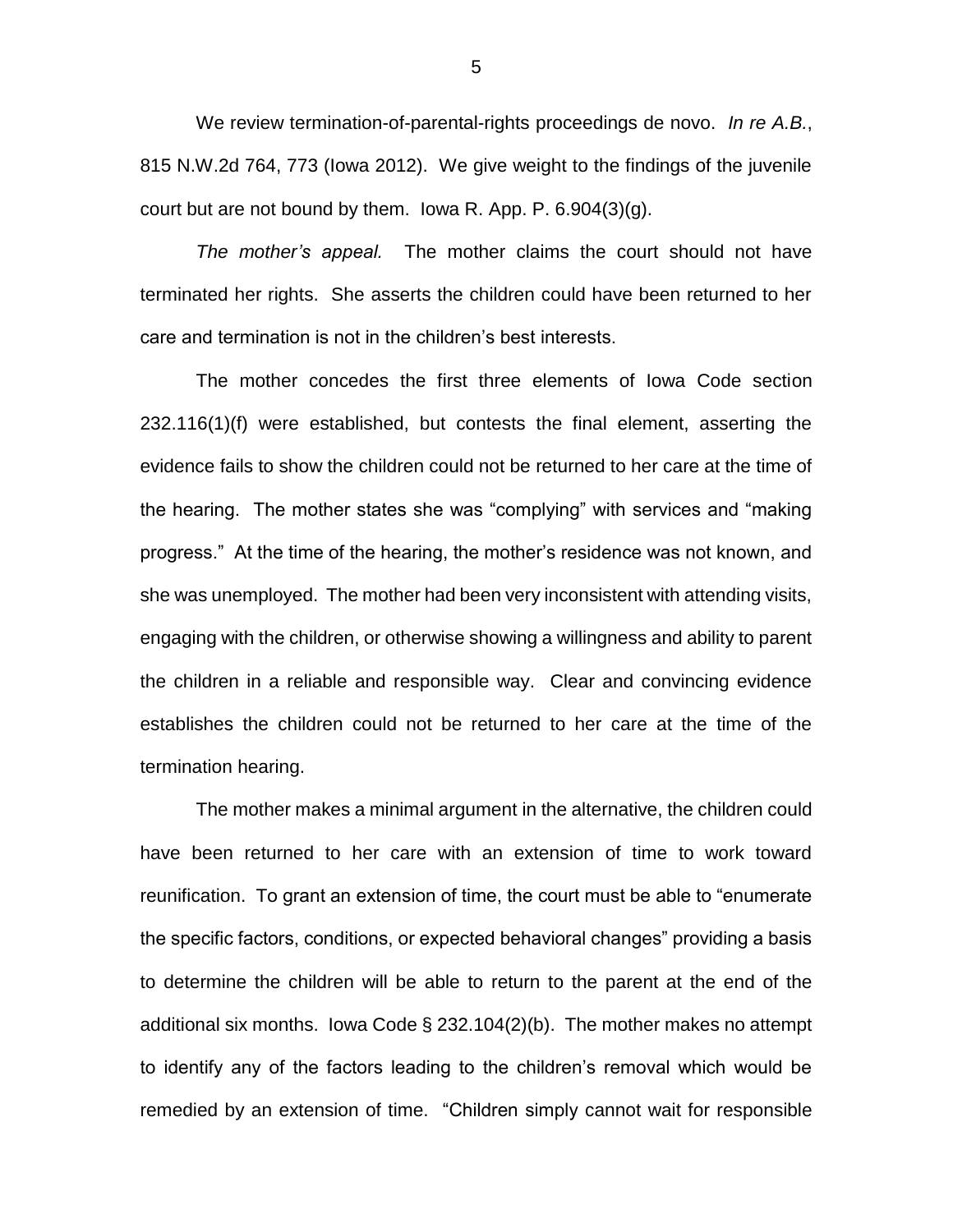parenting. . . . [Parenting] must be constant, responsible, and reliable." *In re L.L.*, 459 N.W.2d 489, 495 (Iowa 1990). An extension is not warranted.

Finally, the mother claims termination of her rights is not in the children's best interests and the court should apply an exception under Iowa Code section 232.116(3)(c), finding termination would be detrimental due to the closeness of the parent-child bonds. "The factors weighing against termination in section 232.116(3) are permissive, not mandatory, and the court may use its discretion, based on the unique circumstances of each case and the best interests of the child[ren], whether to apply the factors in this section to save the parent-child relationship." *In re A.M.*, 843 N.W.2d 100, 113 (Iowa 2014) (altered for readability). We look for the best placement for the children's long-term nurturing and growth and the physical, mental, and emotional needs of the children. Iowa Code § 232.116(2); *A.M.*, 843 N.W.2d at 112.

The record before us fails to show the mother prioritized the children's best interests either through efforts to establish a safe home or in her interactions with the children. These children have had a tumultuous life and deserve a safe and stable home with an adult they can rely on as a parent. They have this with their relative placement, and the mother has not shown she can provide a permanent home. We find termination of the mother's parental rights is in the children's best interests.

*The father's appeal.* J.F. does not contest grounds for termination exist. Rather, he contends reasonable efforts have not been made to reunify him with his child. He also claims the juvenile court erred in not ordering a six-month extension for him to work toward reunification.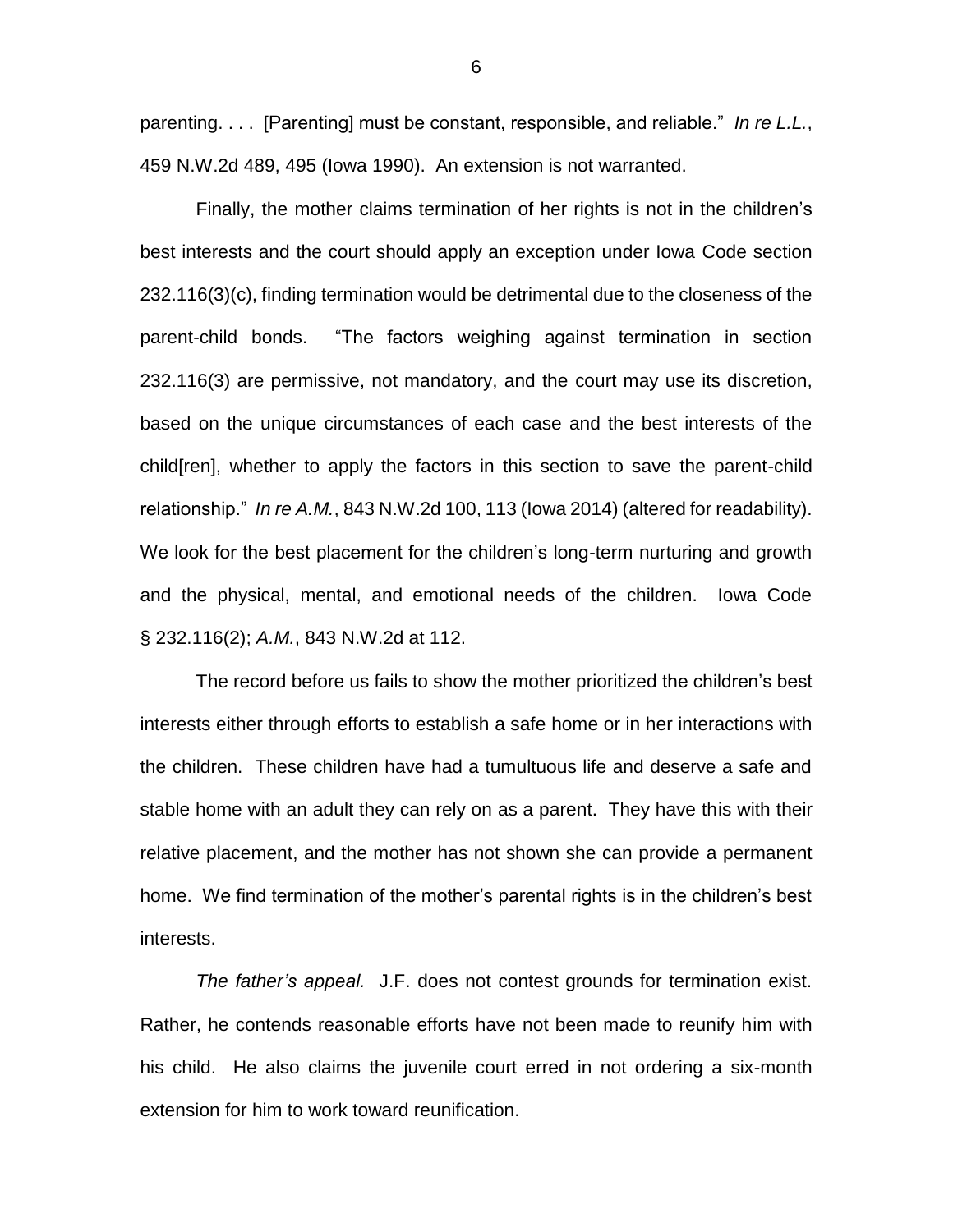The father identifies a lack of accessible drug testing as a failure by the State to make reasonable efforts toward reunification. "The reasonable efforts concept covers efforts to prevent and eliminate the need for removal and to deliver reunification services while providing adequate protection for the child." *In re L.T.*, 924 N.W.2d 521, 529 (Iowa 2019). In evaluating claims DHS failed to provide reasonable efforts, we consider "the services provided by the state and the response by [the parent], not on services [the parent] now claims the DHS failed to provide." *In re C.B.*, 611 N.W.2d 489, 494 (Iowa 2000). The father refused testing for the first nine months of these proceedings. In June 2020, the father moved from Linn County to Iowa County and, at the father's request, the State moved the father's drug testing to the nearest testing location. The father's new home was approximately a thirty-minute drive from the nearest testing location, but he claims he did not have reliable transportation to get to the site. The father did not request any other actions to facilitate his drug testing.<sup>7</sup> Under these circumstances, the State's efforts were reasonable.

J.F. contends his progress toward stability and parenting skills merit a sixmonth extension in his reunification efforts. Looking at the whole record, we disagree. J.F. had little to no contact with the child for a period of nine years, provided no support, and does not appear to have sought any information about the child's living situation during those years despite knowing about the mother's volatile relationships and lack of a stable home. Once the most recent juvenile

 $\overline{a}$ 

 $<sup>7</sup>$  In-home drug testing was suggested at the termination hearing, but it is not clear</sup> from the record that the State has the capability to do supervised in-home testing in the father's area.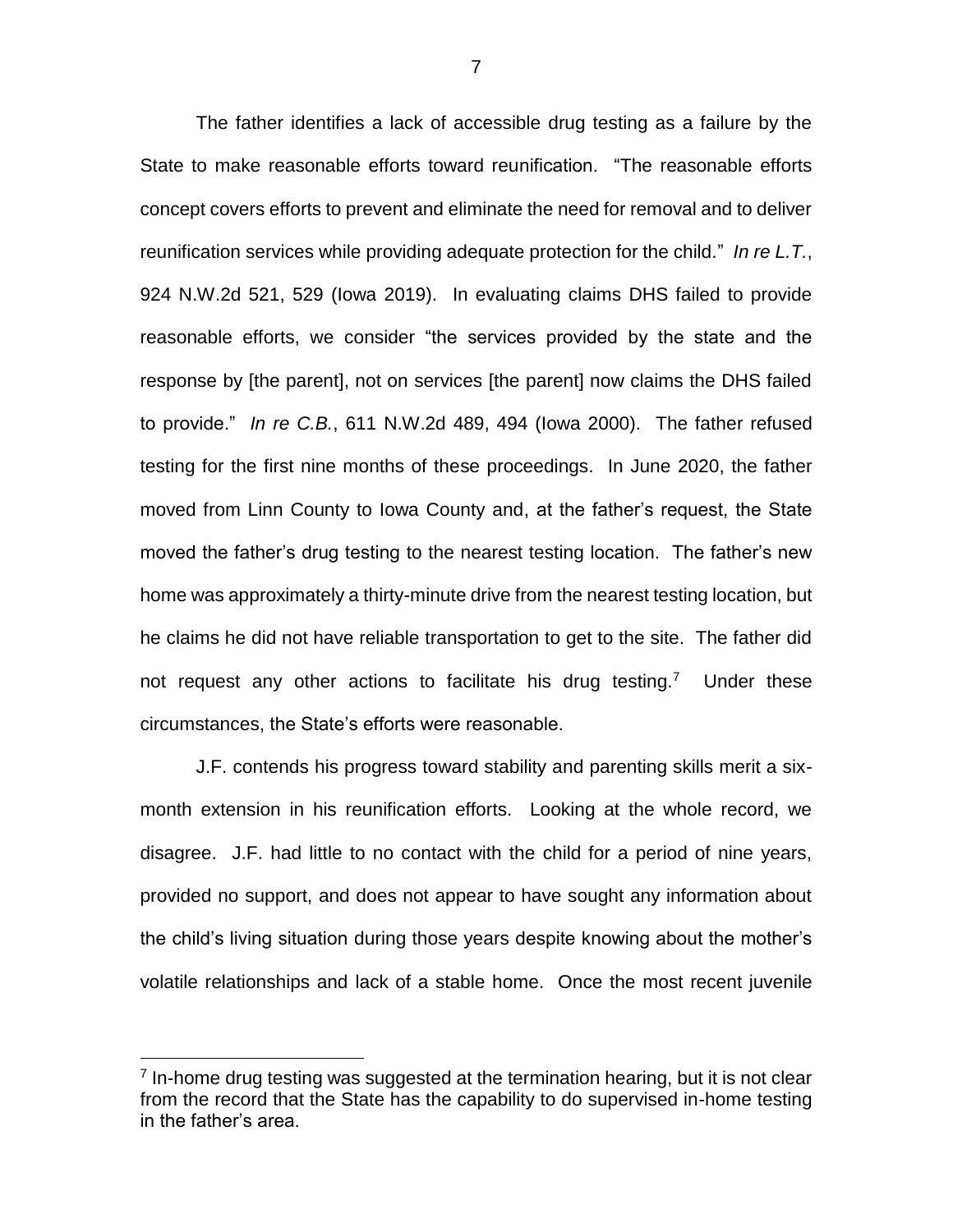proceedings started, the father sent the child a few cards and letters as requested by DHS, but again took no steps to seek out information about the child's physical, mental, or emotional condition or needs from schools, medical professionals, DHS, or the family placements. While we appreciate the child's need to progress slowly with in-person visits, the father showed no sense of urgency in developing any parenting skills outside the visits and only a limited ability to apply parenting advice during the visits.

"[W]e look to the parents' past performance because it may indicate the quality of care the parent is capable of providing in the future." *In re J.H.*, 952 N.W.2d 157, 171 (Iowa 2020) (citation omitted). "While we recognize the law requires a 'full measure of patience with troubled parents who attempt to remedy a lack of parenting skills,' Iowa has built this patience into the statutory scheme of Iowa Code chapter 232." *C.B.*, 611 N.W.2d at 494 (citation omitted). "It is wellsettled law that we cannot deprive a child of permanency after the State has proved a ground for termination under section 232.116(1) by hoping someday a parent will learn to be a parent and be able to provide a stable home for the child." *In re P.L.*, 778 N.W.2d 33, 41 (Iowa 2010).

This child has waited for years for either parent to step up and provide a safe and stable home. The father has had thirteen years to establish a parentchild relationship but has not made an effort to do so. Most recently, he had nine months before visits started to show stability and progress but decided to wait for visits to start before taking responsibility. We cannot conclude the need for removal will no longer exist at the end of six months, and therefore an extension